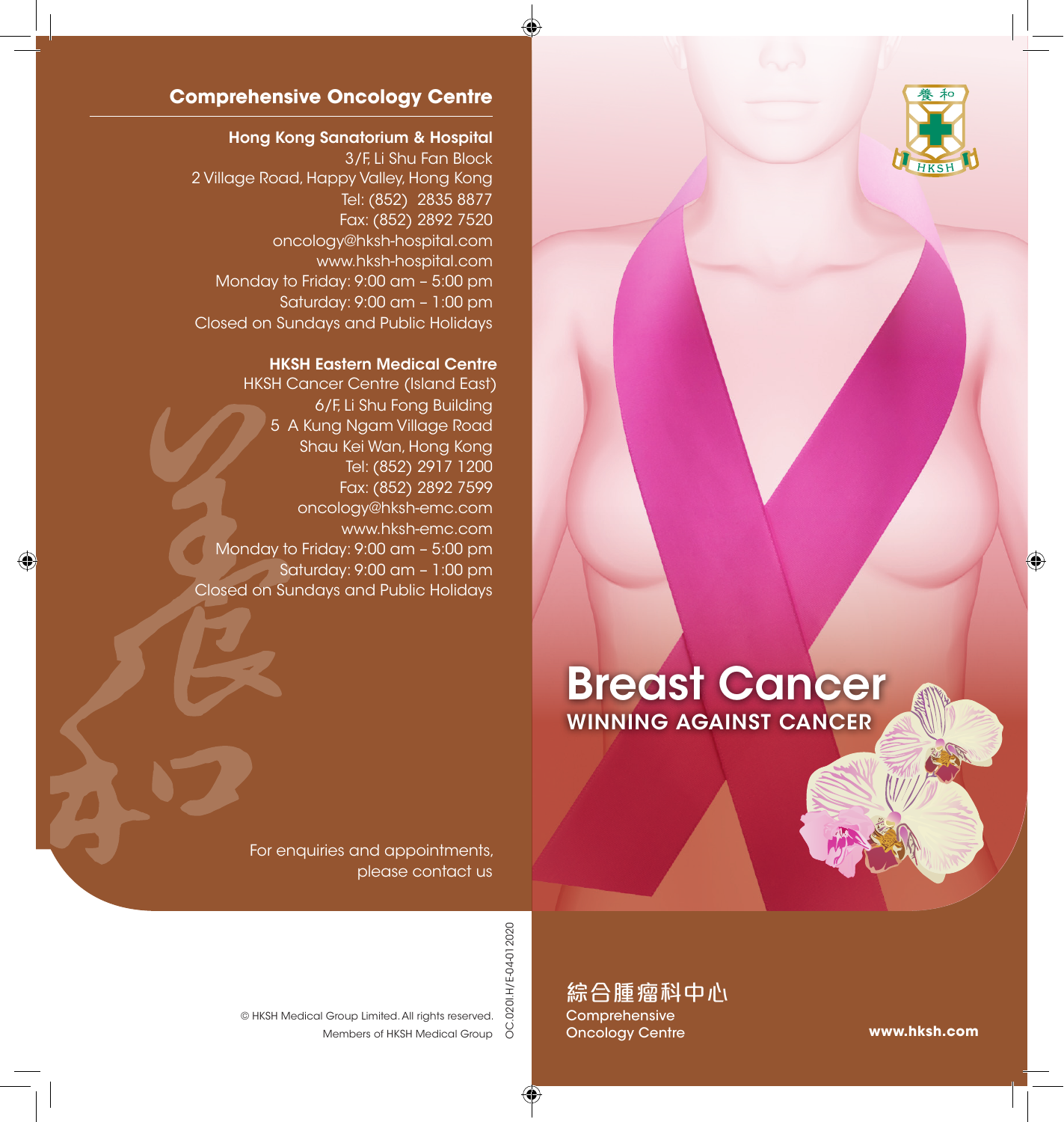Breast cancer is the most common cancer among females in Hong Kong. It accounted for 27% of all new cancers diagnosed in females in 2017. A mere 0.4% developed in men.

Breast cancer is also the third leading cause of cancer deaths among females in Hong Kong. A total of 721 women died from breast cancer in 2017, accounting for 12.3% of all cancer deaths in females.

### Am I at risk of developing breast cancer?

The following factors are known to be associated with breast cancer:

- A family history of breast cancer, especially in firstdegree relatives;
- Carriers of confirmed mutated BRCA1/2 genes;
- Prolonged exposure to the breast-stimulating female sex hormone, i.e. oestrogen, due to early onset of menstruation or late menopause;
- A high-fat diet, lack of exercise, and stress
- Extended hormone replacement therapy after menopause;
- A personal history of breast cancer or precancerous conditions, such as papillomatosis or ductal atypia; and
- Above 40 years of age

The fact that you have any of the above factors does not mean you must have or will develop breast cancer. It only means you are at a higher risk of developing breast cancer than the average population.

### How is breast cancer diagnosed?

The following procedures are performed in case of suspected breast cancer:

#### **Mammography**

Mammogram may detect tumours exceeding 5 mm in size. During examination, the whole breast is compressed for a few seconds with scans of breast tissues being taken using a safe dose of X-ray. The compression may cause discomfort to individuals.

### **Ultrasound Examination**

Ultrasound may determine if a breast lump is cystic (i.e. fluid-filled) or solid, as well as benign or cancerous.

#### **Biopsy**

Biopsy may be indicated for those with a suspicious lump or mammographic abnormality. It is often carried out using a fine needle, i.e. fine needle aspiration. The cells or tissues extracted are examined microscopically by a Pathologist. Sometimes a more formal biopsy procedure may be indicated and performed under either local or general anaesthesia.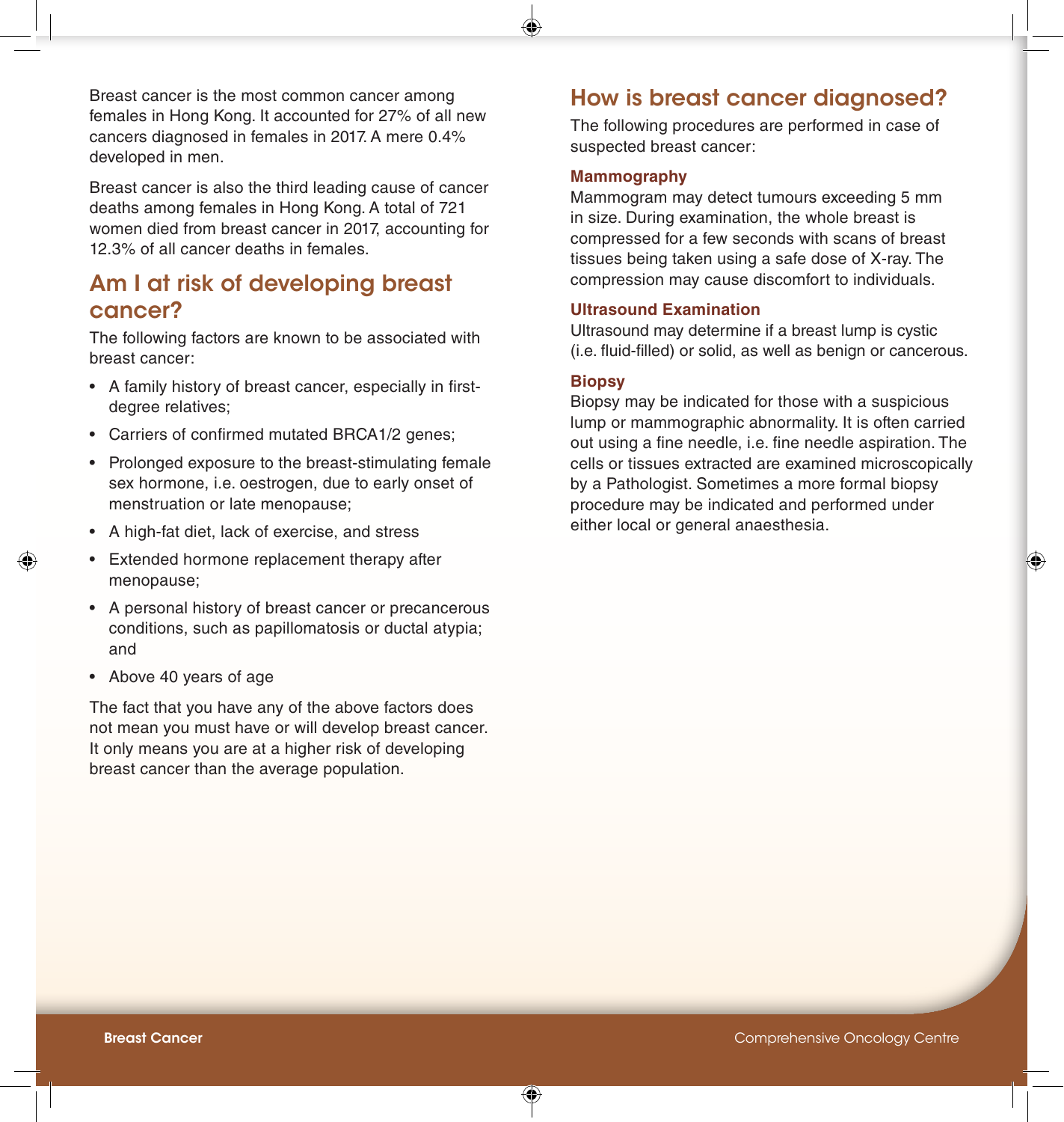### How are the stages of breast cancer determined?

The word "stage" refers to the extent of one's cancer, tumour size and metastasis. The most widely used cancer staging system is TNM (T: Tumour, N: Node; M: Metastasis).

|  |  |  |  |  |  |  | In general, TNM divides breast cancer into 4 stages. |  |
|--|--|--|--|--|--|--|------------------------------------------------------|--|
|--|--|--|--|--|--|--|------------------------------------------------------|--|

| <b>Stage</b>             | <b>Tumour Size</b>                                                                  | <b>Node</b>                                                                                                                      | <b>Metastasis</b><br>to Distant<br>Organ                                                                             |
|--------------------------|-------------------------------------------------------------------------------------|----------------------------------------------------------------------------------------------------------------------------------|----------------------------------------------------------------------------------------------------------------------|
| $\overline{1}$           | 2cm or<br>smaller                                                                   | <b>No</b><br>metastasis<br>in axillary<br>lymph nodes                                                                            |                                                                                                                      |
| $\overline{\mathsf{II}}$ | Larger than<br>2cm but<br>5 cm / smaller<br>2 cm (with<br>lymph node<br>metastasis) | <b>Metastasis</b><br>in $1$ to $3$<br>axillary<br>lymph nodes<br>(tumour is<br>smaller than<br>$2$ cm $)$                        |                                                                                                                      |
| III                      | Larger than<br>5cm                                                                  | Metastasis<br>in 4 or more<br>axillary<br>lymph<br>nodes, or in<br>nodes over<br>the chest<br>wall thoracic<br>or lower<br>neck. |                                                                                                                      |
| IV                       | Any size                                                                            | Any<br>involvement                                                                                                               | Metastatic<br>breast<br>cancer, <i>i.e.</i><br>metastasis<br>to distant<br>organs, such<br>as lung, liver<br>or bone |

# When are chemotherapy, radiotherapy and/or surgery necessary?

Each of the following treatments is provided either alone or in combination with others, depending on the patient's condition. The regimen varies from patient to patient.

- Surgery is the mainstay of breast cancer treatment. For most of the time the tumour is removed with some of the surrounding normal breast tissues (lumpectomy). The entire breast may be removed in case of large tumour (mastectomy). Some mammographic abnormalities are too small to be felt. They can be removed by needle localisation or stereotactic surgery, during which the precise position of the mammographic abnormality is first confirmed by inserting a fine wire into the breast and repeating the X-ray.
- Chemotherapy may be given before surgery to shrink the tumour, or after surgery to reduce the risk of recurrence or metastasis.
- Radiotherapy may be given to reduce the risk of local recurrence after surgery.

# Are there any other alternatives/ treatment options?

Hormone therapy is often used in breast cancers that are responsive to the female hormone. The common medications include Tamoxifen or Aromatase Inhibitors. Other interventions work with a different mechanism, e.g. targeted treatment with AntiHer2 antibody or CDK4/6 inhibitors, or other biological agents.